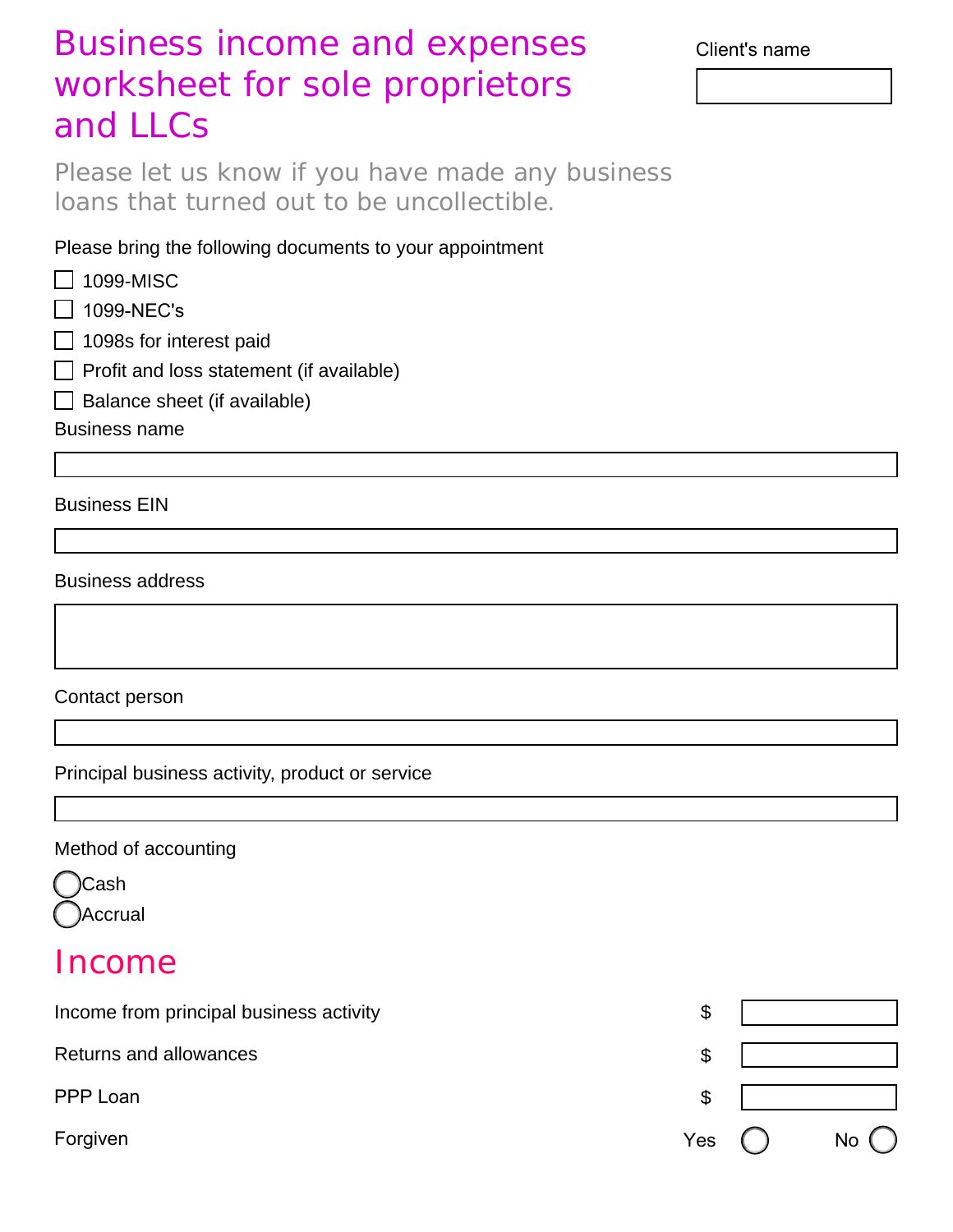# Expenses

## Advertising

| Gifts (max \$25 per person)                            |  |
|--------------------------------------------------------|--|
| Website                                                |  |
| Other advertising (marketing, ads, yellow pages, etc.) |  |
|                                                        |  |

### Car and truck

| Vehicle year, make and model         |                        |                     |
|--------------------------------------|------------------------|---------------------|
| Auto Ioan interest                   | <b>Business Miles</b>  |                     |
| Registration                         | <b>Commuting Miles</b> |                     |
|                                      | <b>Personal Miles</b>  |                     |
| <b>Commissions and fees</b>          |                        |                     |
| <b>Bank fees</b>                     | \$                     |                     |
| Credit card fees                     | \$                     |                     |
| <b>Contract labor</b>                | \$                     |                     |
| <b>Employee benefits</b>             |                        | Be ready to discuss |
| Insurance                            |                        |                     |
| <b>Building insurance</b>            | \$                     |                     |
| Health insurance                     | \$                     |                     |
| Liability insurance                  | \$                     |                     |
| Interest                             |                        |                     |
| Loans                                | \$                     |                     |
| <b>Business credit card interest</b> | \$                     |                     |
| Legal and professional services      |                        |                     |
| <b>Accounting services</b>           | \$                     |                     |
| <b>Consultant services</b>           | \$                     |                     |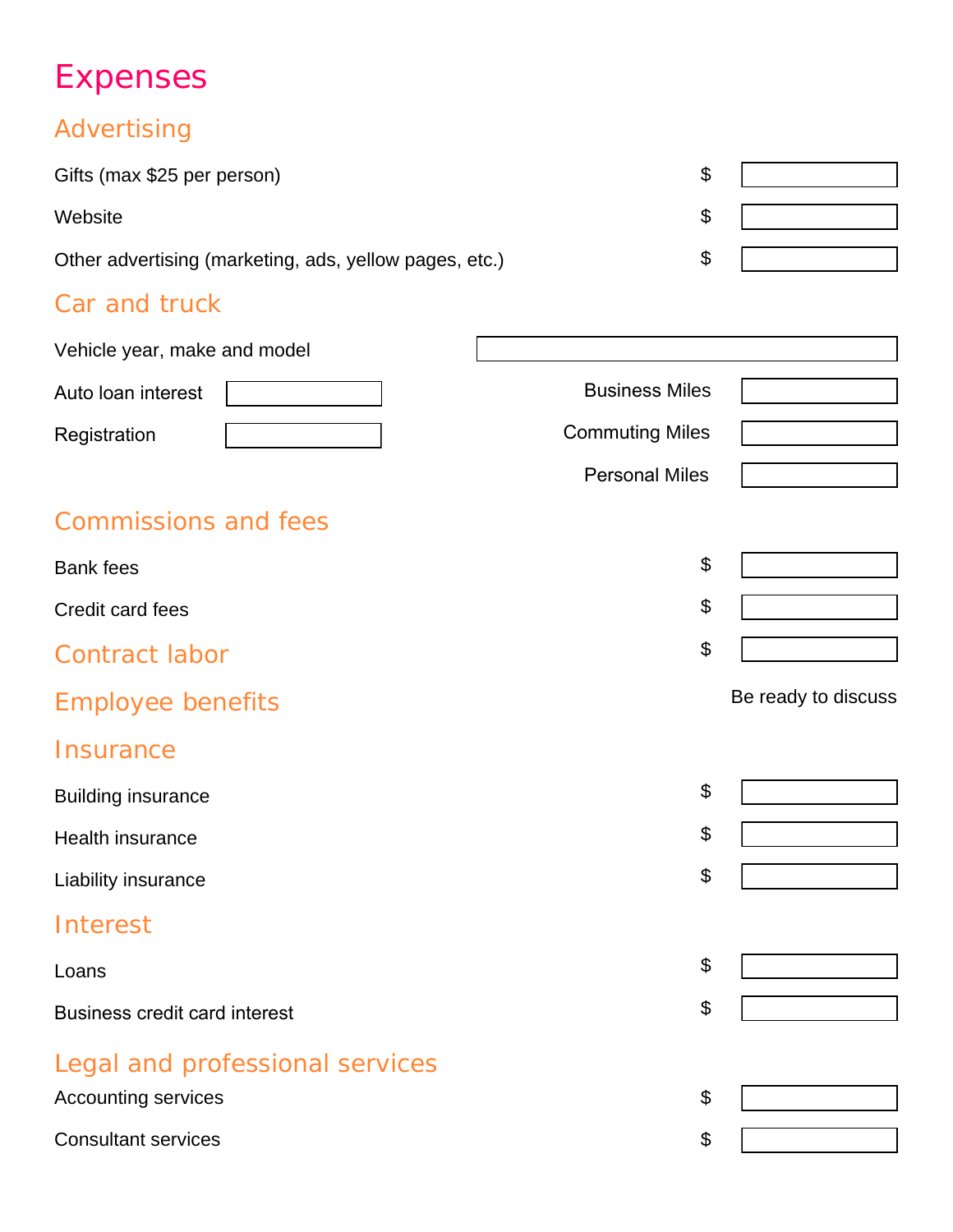| Legal services                                                     | \$                        |                                                                |
|--------------------------------------------------------------------|---------------------------|----------------------------------------------------------------|
| Continuing education                                               | \$                        |                                                                |
| Professional dues, organizations and journals                      | \$                        |                                                                |
| Office supplies                                                    |                           |                                                                |
| Copies                                                             | \$                        |                                                                |
| Postage                                                            | \$                        |                                                                |
| Software                                                           | \$                        |                                                                |
| Office supplies                                                    | \$                        |                                                                |
| <b>Meals with clients</b>                                          | $\boldsymbol{\mathsf{S}}$ |                                                                |
| Pension and profit-sharing                                         |                           | Be ready to discuss                                            |
| <b>Rent or lease</b>                                               |                           |                                                                |
| <b>Building</b>                                                    | \$                        |                                                                |
| Vehicles or equipment                                              | \$                        |                                                                |
| Repairs or maintenance                                             |                           |                                                                |
| <b>Building</b>                                                    | \$                        |                                                                |
| Cleaning                                                           | \$                        |                                                                |
| Computer                                                           | \$                        |                                                                |
| Equipment                                                          | \$                        |                                                                |
| Retirement plan contributions                                      | \$                        |                                                                |
| <b>Supplies</b>                                                    | \$                        |                                                                |
| Equipment/tools less than \$2,500 each (used in primary business)* |                           | * Equipment and tools greater<br>than \$2,500 per item; please |
| <b>Taxes and licenses</b>                                          |                           | provide list with purchase dates.                              |
| Real estate tax not shown on 1098                                  | \$                        |                                                                |
| Sales tax paid if included in gross income                         | \$                        |                                                                |
| Payroll                                                            | \$                        |                                                                |
| <b>Business license</b>                                            | \$                        |                                                                |